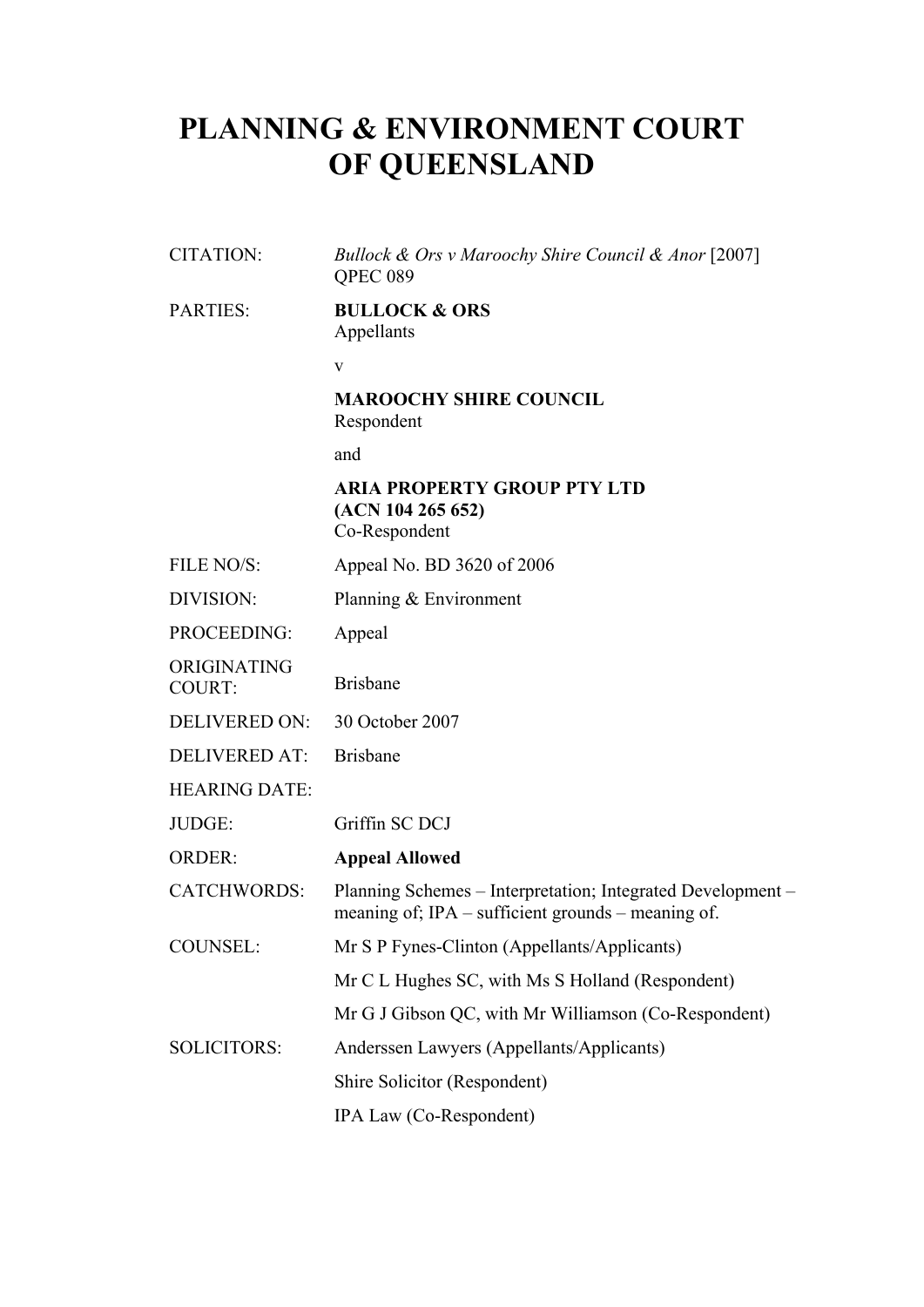- [1] The appellants are submitters in this appeal challenging the decision of the respondent Council (the Council) granting conditional approval for a material change of use (multiple dwelling units  $-16$  one bedroom units and 24 two bedroom units) on land situated at 17-21 Douglas Street, Mooloolaba (the subject land). The onus is upon the co-respondent to support the approval. The development application which was approved was for 40 multiple dwelling units in a building 25 metres high and comprising eight storeys.
- [2] The processes by which the approval was granted, including public notification, are regular and not contentious in this appeal. The approval was granted by the Council on 27 October 2006.

#### **The issues in this appeal**

- [3] Central to the appeal is the construction of the Planning Scheme MP2000 and in particular, to the subject land which is in Precinct 5 (Mooloolaba North multistorey residential of Planning Area 4 (Mooloolaba)). The ultimate resolution of the appeal therefore depends upon the proper construction of MP2000 and in particular as it applies to Precinct 5 and the co-relative issue as to whether the proposed development is consistent with the reasonable expectations of the community as to the type of development likely to be permitted within this locality, having, of course, regard to the provisions of the relevant planning instruments.
- [4] The development as approved does not conform with a number of aspects of "acceptable solutions" set out in the Planning Scheme and is therefore "impact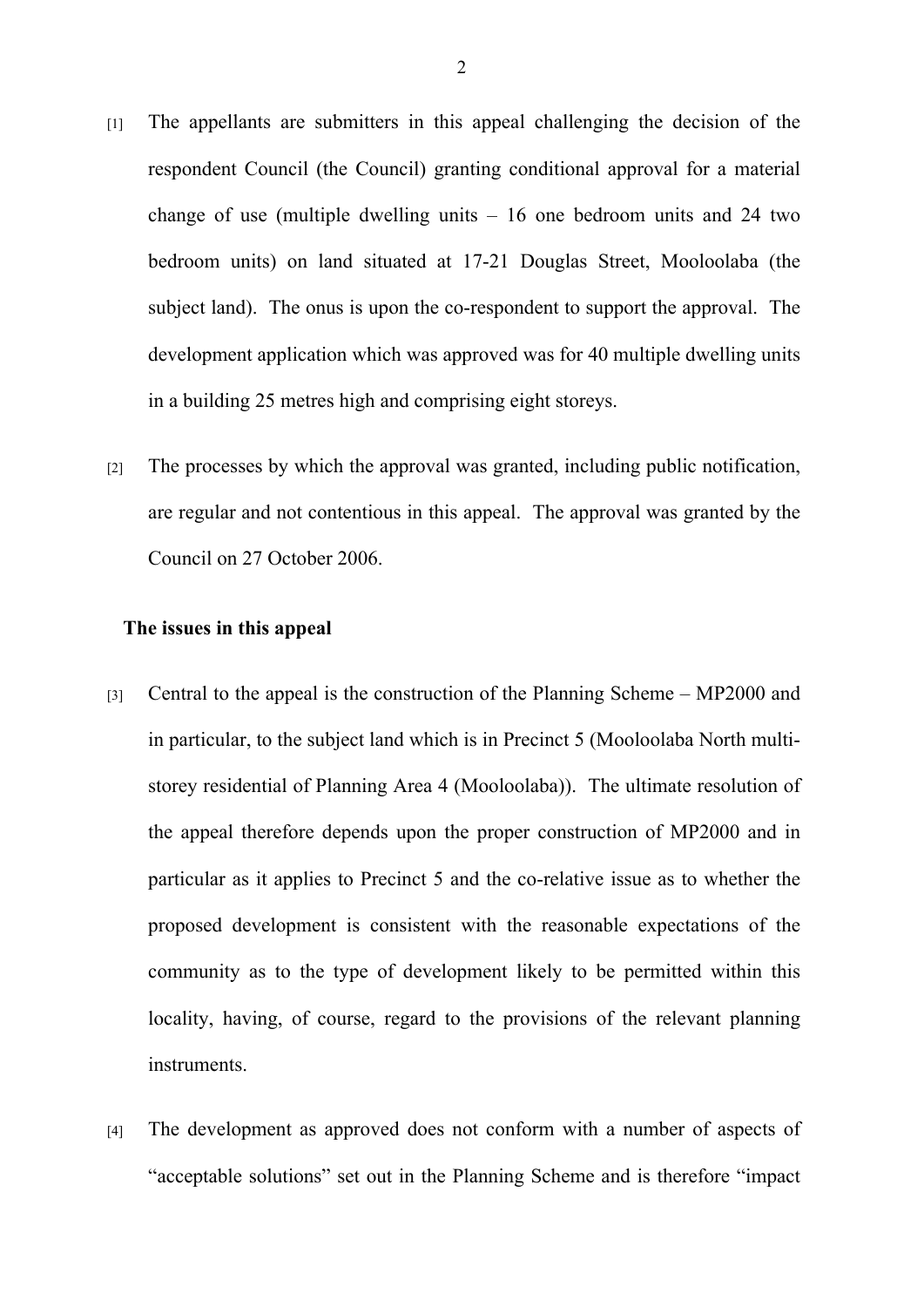assessable". Such impact assessable development while not necessarily having to conform to any particular acceptable solution in the Planning Scheme must nonetheless, in my view, produce a result which is qualitatively similar to that contemplated by a fair reading of the entire Planning Scheme.

#### **The development site**

- [5] The subject land consists of three separate lots between 17 and 21 Douglas Street, Mooloolaba with a total area of 1,518m<sup>2</sup> located on the eastern side of Douglas Street, one street removed from the Mooloolaba Esplanade. The land presently contains three old and dilapidated residential dwellings. In the immediate vicinity to the south of the subject land is a four storey multiple dwelling residential buildings (Admirals Court) and to the north of the subject site are two four storey multiple dwelling residential buildings (Bay View and Harbour View). There is a six storey multiple dwelling residential dwelling to the east behind the subject site (Oxygen). Oxygen itself, whilst approved by Council, was apparently not the subject of scrutiny in this court. Its mere approval (as with the approval of other relatively new developments), whilst relevant as to the fact that these buildings both exist in the environs of the subject site and have been approved, cannot, in my view, form any basis for the promotion of an argument that the subject development was properly authorised in accordance with the relevant planning documents.
- [6] According to the way in which the appeal was argued by all parties, there are a number of evidentiary matters which seem to be largely uncontentious. The building is an attractively designed modern dwelling complex, which is well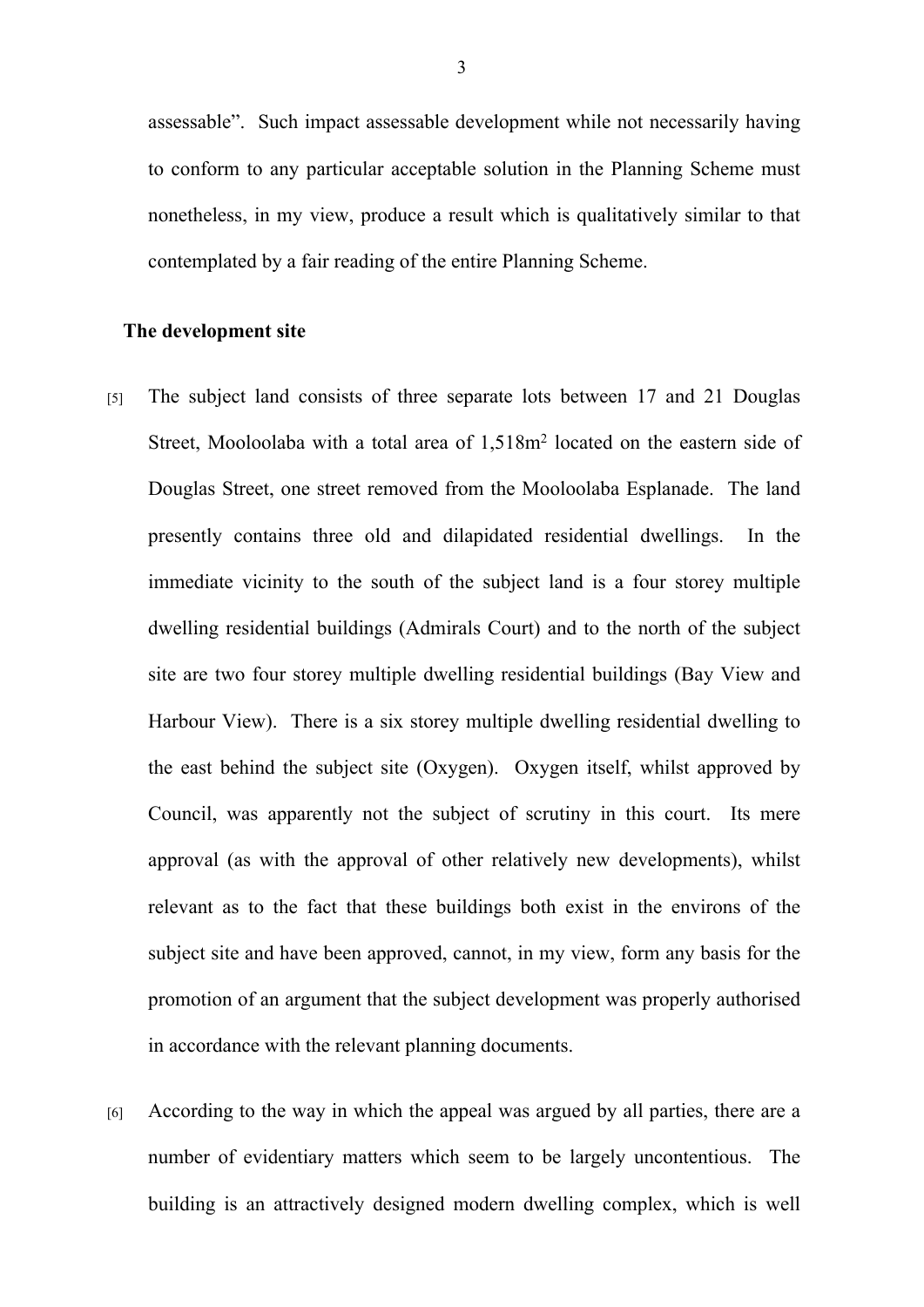articulated in both plan and elevation and will deliver an appropriate level of amenity for those residing in the complex. It takes advantage of its position and is conveniently located. The land use itself is one which is a preferred land use in the relevant planning area and precinct in terms of the type of development. In the immediate vicinity, the Council has approved buildings which are above the height of the 15 metres in circumstances where the development is not integrated.

- [7] Although an issue arose of some importance during evidence in the hearing of this appeal, I am satisfied that the site is on "land south of the Mooloolaba Esplanade"<sup>1</sup>. . This issue has some fundamental importance in the overall construction of the Planning Scheme and this and other aspects of it will be referred to below.
- [8] I should record also that a site inspection was carried out in the presence of counsel and which included inspection of the subject site and the immediate environs of that site.

## **The Planning Scheme, its Provisions and Operation**

[9] The planning scheme, Maroochy Plan 2000 is typical of planning schemes in that it commences with general statements of intent and moves to specifics in terms of its operation. Whilst the general statements of intent are helpful in a contextual sense, the real operation and proper construction of the planning instruments as they relate to this appeal are to be found in the more specific

<sup>&</sup>lt;sup>1</sup> See Maroochy Plan 2000, Exhibit 20, p114.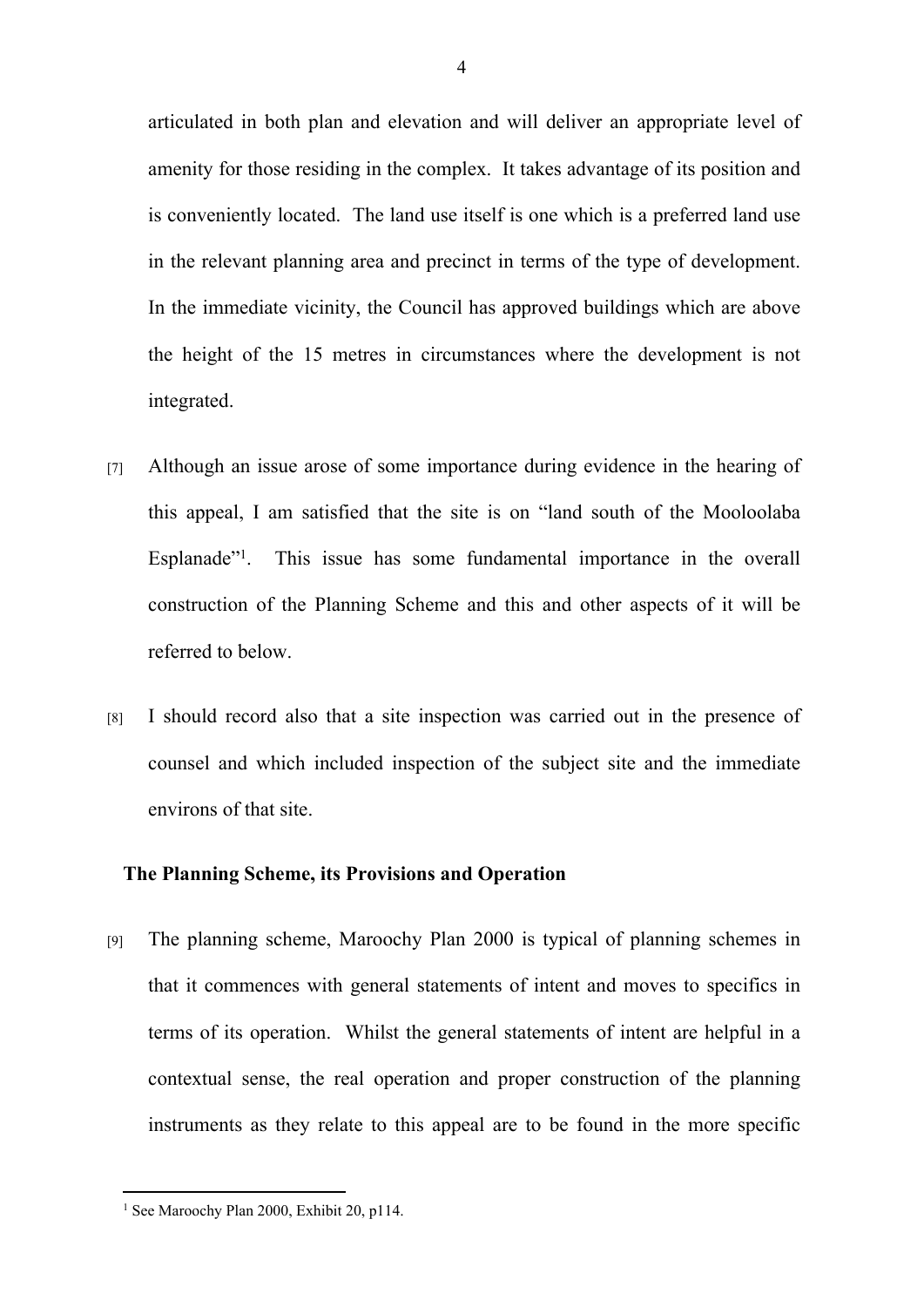provisions in relation to Planning Area 4 – Mooloolaba and specifically Precinct

5 – Mooloolaba North in which this development site is situated.

[10] At 3.4.2 in the Vision Statement the intention is that: -

"Mooloolaba will be the pre-eminent coastal tourist destination on the Sunshine Coast both in terms of the natural and built environment. It will be a people orientated place which is focussed on the Esplanade, sea and river and in harmony with its sub-tropical setting. A diverse range of services and activities will be provided to residents, workers and visitors…

(2) This means that: …

(b) new development will encourage interaction between people and the place and will promote a sense of community which is in harmony with the environment. The evolution of Mooloolaba will be dependant upon attracting development which consolidates the existing trade, service and economic base…

(d) critical to the success of achieving this vision, are the principles of continuity, connectivity, permeability and legibility which collectively form the cornerstone for liveability in Mooloolaba."

One of the key character elements at 3.4.3 as an ingredient of (2) design intent is

that: -

"Mooloolaba, especially the esplanade is to evolve into a people- oriented place, focussed on the sea and in harmony with its sub tropical setting. It will provide a diverse range of services and activities in attractive and responsive settings which fulfil the needs of both the local and regional community. Environmental values and access and movement are stressed in these general provisions.

Under the more specific provisions of Mooloolaba North the intent is

described as one which is: -

"The primary purpose of the precinct is to provide for mediumhigh density residential and tourist accommodation, with a small mix of other (tourist and business) uses with a high level of amenity."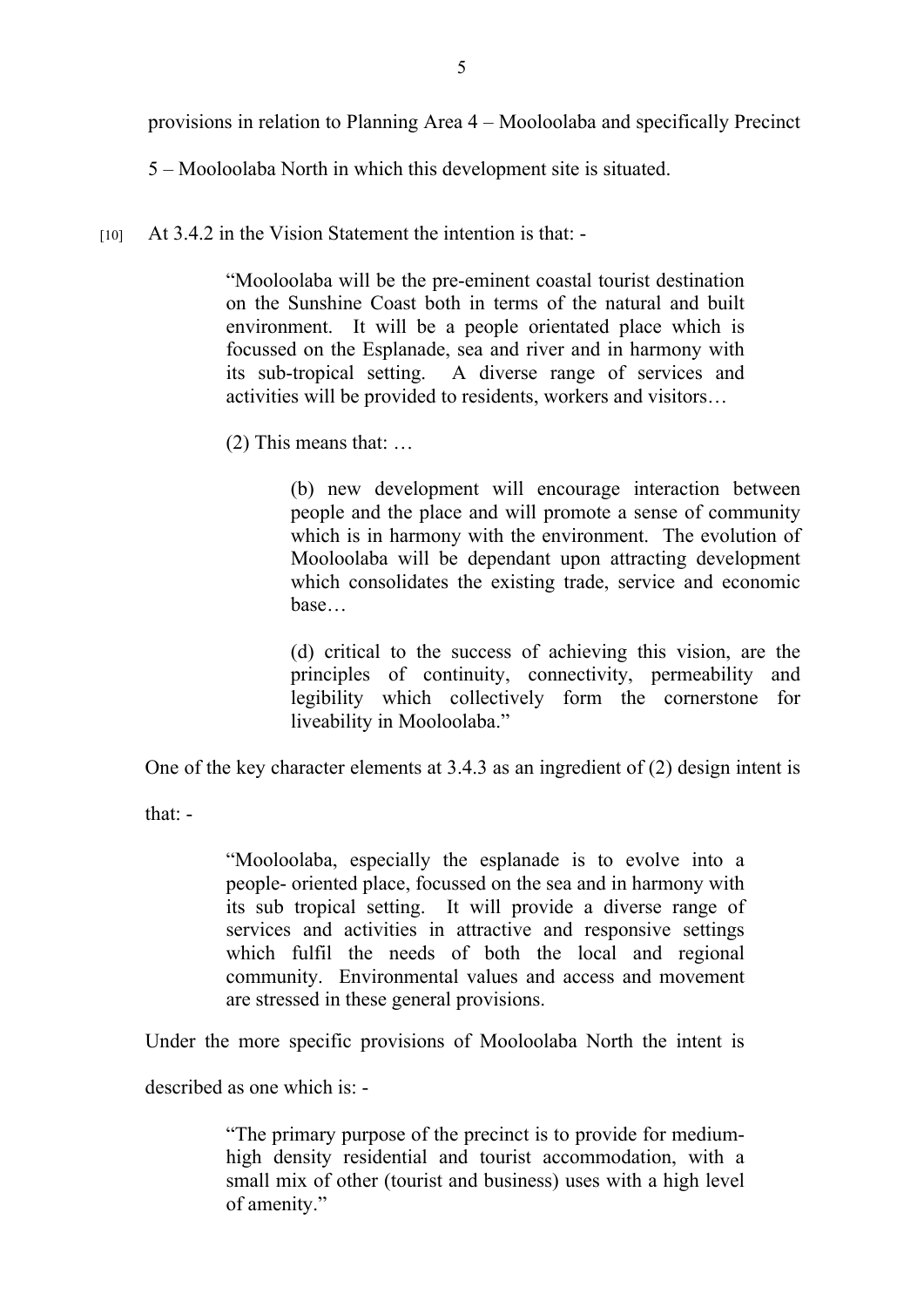Of some importance is the provision related to preferred and acceptable uses: -

> "Preferred uses within this precinct are those referred to in the Table of Development Assessment (refer vol 1) for the multistorey residential precinct class where on land south of the Mooloolaba esplanade."

More specific provisions follow which relate to Preferred Maximum Density and maximum building height. I will return to a consideration of these below.

[11] The preferred and acceptable "uses" in the precinct therefore appear to be those referred to in the Table of Development in Volume One of the Planning Scheme. That relevant Table of Development refers to a "purpose" and does not make use of the term "use". Much was made of this by the appellants in submissions. It is clear enough however that the "use" definitions set out in the scheme are described in a way that makes "use" one for a particular "purpose". So much is clear for example by reference to the definition of "residential use" which means: -

> "use for any of the following *purposes* or use of any other premises for dwelling *purposes."*

One of the purposes which follow the definition for "residential use" includes multiple dwelling units. The preferred and acceptable uses in the precinct therefore are those which appear in the purpose of the Table of Development which relevantly includes multiple dwelling units. There appears to be no contest that a multiple dwelling unit is a preferred and acceptable use for Precinct 5.

[12] Two further matters are relevant to note. The first is that, according to the scheme, preferred maximum density is a function of its area in square metres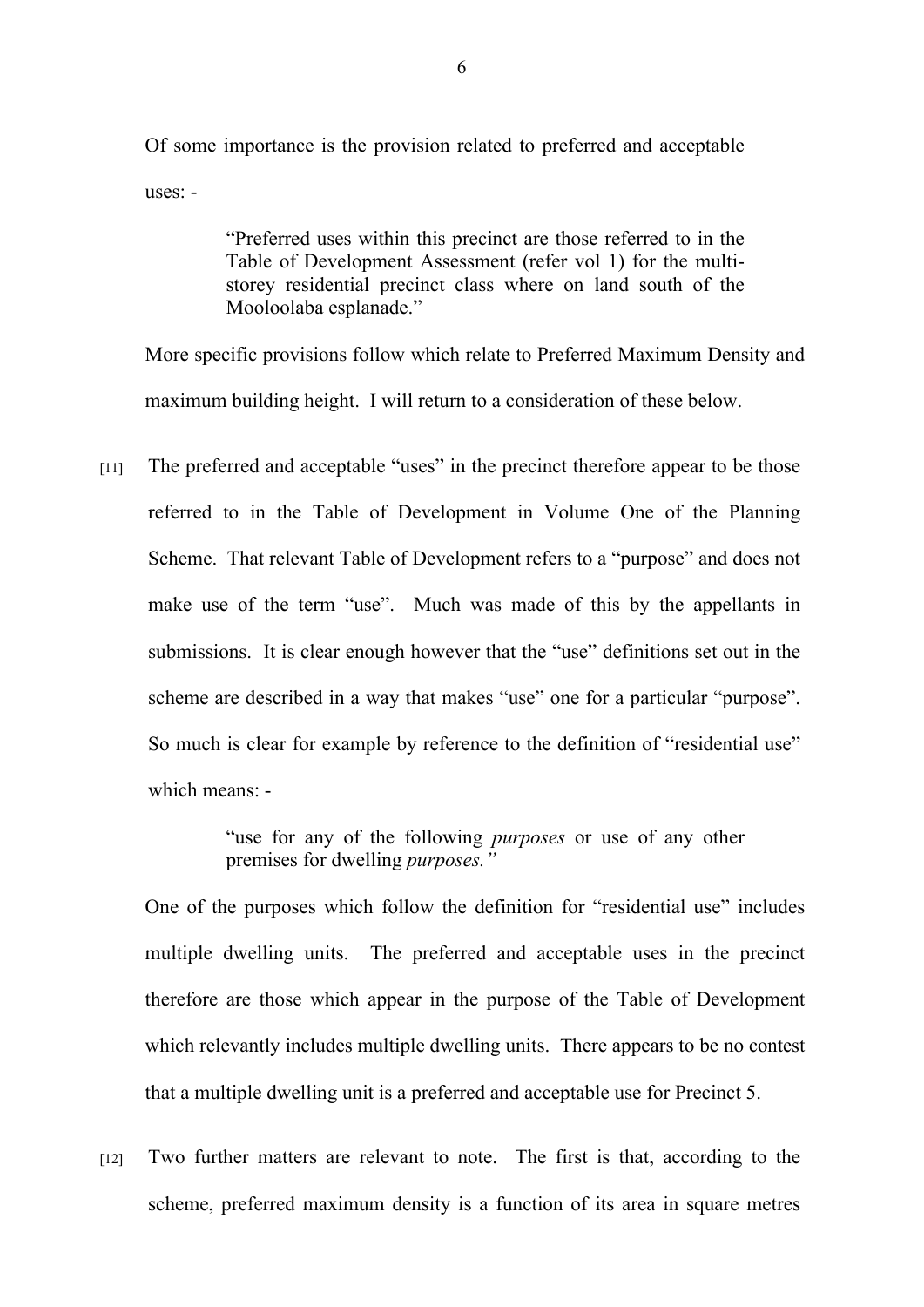and the preferred maximum height development in the precinct is four storeys and fifteen metres. Central as this aspect is to the appeal it is helpful to set out this "bonus provision" as it has been called, in full: -

> "Provided that Council may give favourable consideration to an application for impact assessable development in relation to an integrated development on a site south of the esplanade as follows, where the development has regard to the Precinct intent preferred and acceptable uses and landscape and built form of this precinct and does not exceed the maximum building height density and site cover in table 4.5."

Table 4.5 provides: -

| Maximum                    | Maximum Acceptable Site | Maximum         |
|----------------------------|-------------------------|-----------------|
| <b>Acceptable Building</b> | Area per dwelling for   | Acceptable Site |
| Height                     | calculating the DUF     | Cover           |
| 4 storeys (but not         | 75                      | 27.5%           |
| more than 15m)             |                         |                 |
| 6 storeys (but not         | 50                      | 25%             |
| more than 25m)             |                         |                 |

[13] The development in question is impact assessable. It is therefore not a requirement that the development in all its various aspects be able to be "fitted in" or "pigeon-holed" into a strictly self assessable regime. However I accept the submission that ultimately the development viewed as a whole must demonstrate a qualitatively sympathetic result which conforms with and is not contrary to, the scheme viewed as a whole.

## **Dealing with the issue of conflict**

[14] Planning schemes should be read broadly and sensibly.<sup>2</sup> Conflict may well not be demonstrated even though specific or individual provisions apparently

<sup>2</sup> See *Westfield Management Ltd v Pine Rivers Shire Council* [2004] QPELR 1 at para 18 per Britton SC DCJ.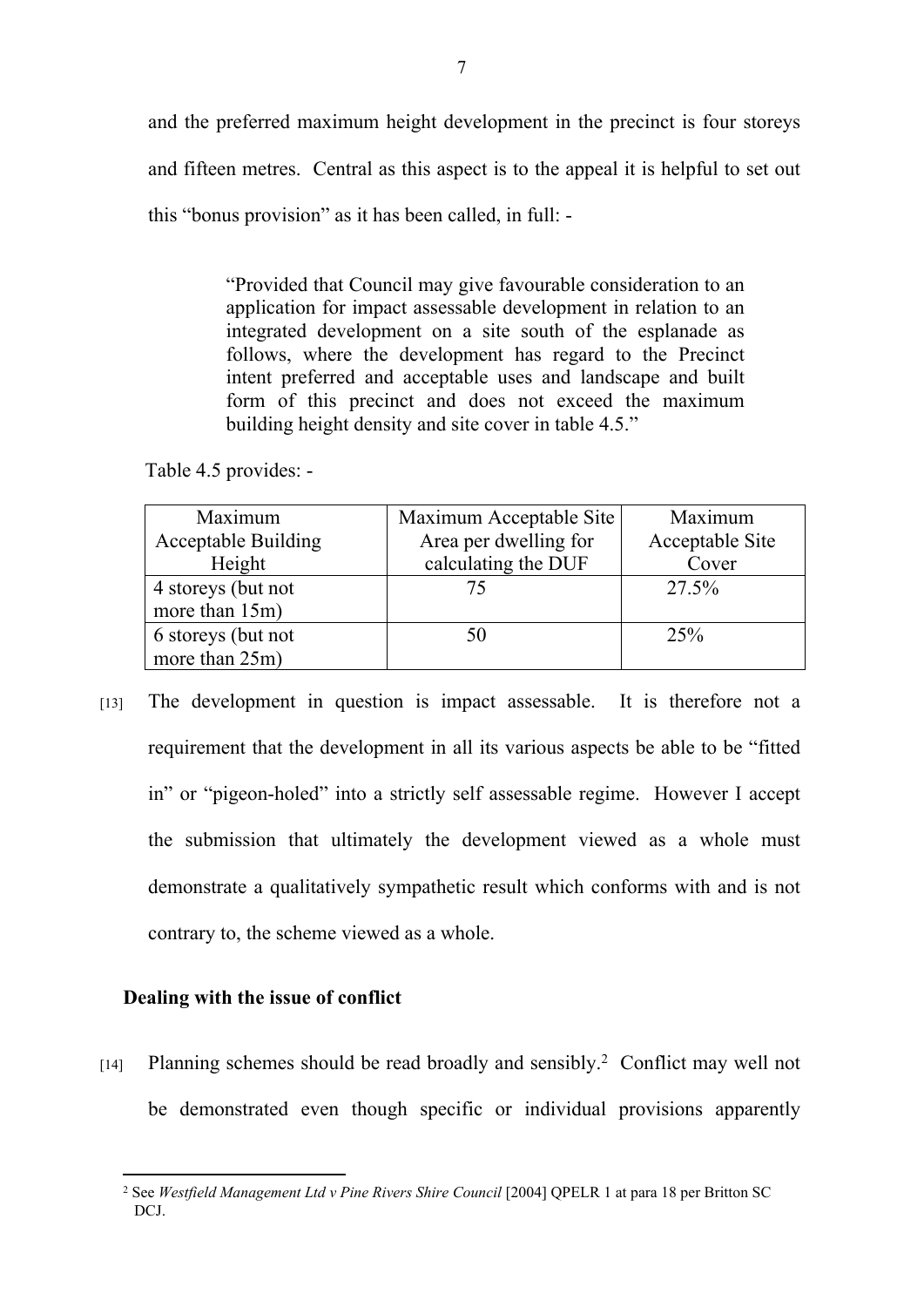viewed alone may be contradictory with other provisions of the scheme. The scheme itself must be viewed broadly and cohesively to obtain its true meaning and intent.

- $[15]$  To discover whether there is a conflict (which is the argument at the heart of this appeal) it will be necessary to plunge into the murky waters of various planning provisions.
- [16] At the outset it is, I accept, largely uncontested that the relevant provisions as to height should be viewed in terms of the height described in terms of metres and not merely by reference to the number of storeys of the particular building.<sup>3</sup>
- [17] The Precinct 5 provisions call up other provisions of the planning scheme dealing with "preferred and acceptable uses" and those provisions themselves in a circular way refer back to the Precinct 5 provisions so that one may determine what those provisions mean specifically in the context of a development in Precinct 5
- [18] A starting point is the Statement of Intent for Precinct 5 which provides: -

"The primary purpose of the precinct is to provide for mediumhigh density residential and tourist accommodation, with a small mix of other (tourist and business) uses with a high level of amenity."

"Preferred and acceptable uses" is described in the following way: -

"Preferred uses within this precinct are those referred to in the Table of Development Assessment (refer vol 1) for the multistorey residential precinct class where on land south of the Mooloolaba esplanade."

<sup>&</sup>lt;sup>3</sup> See for example the evidence of Jackson T90; van Pelt T155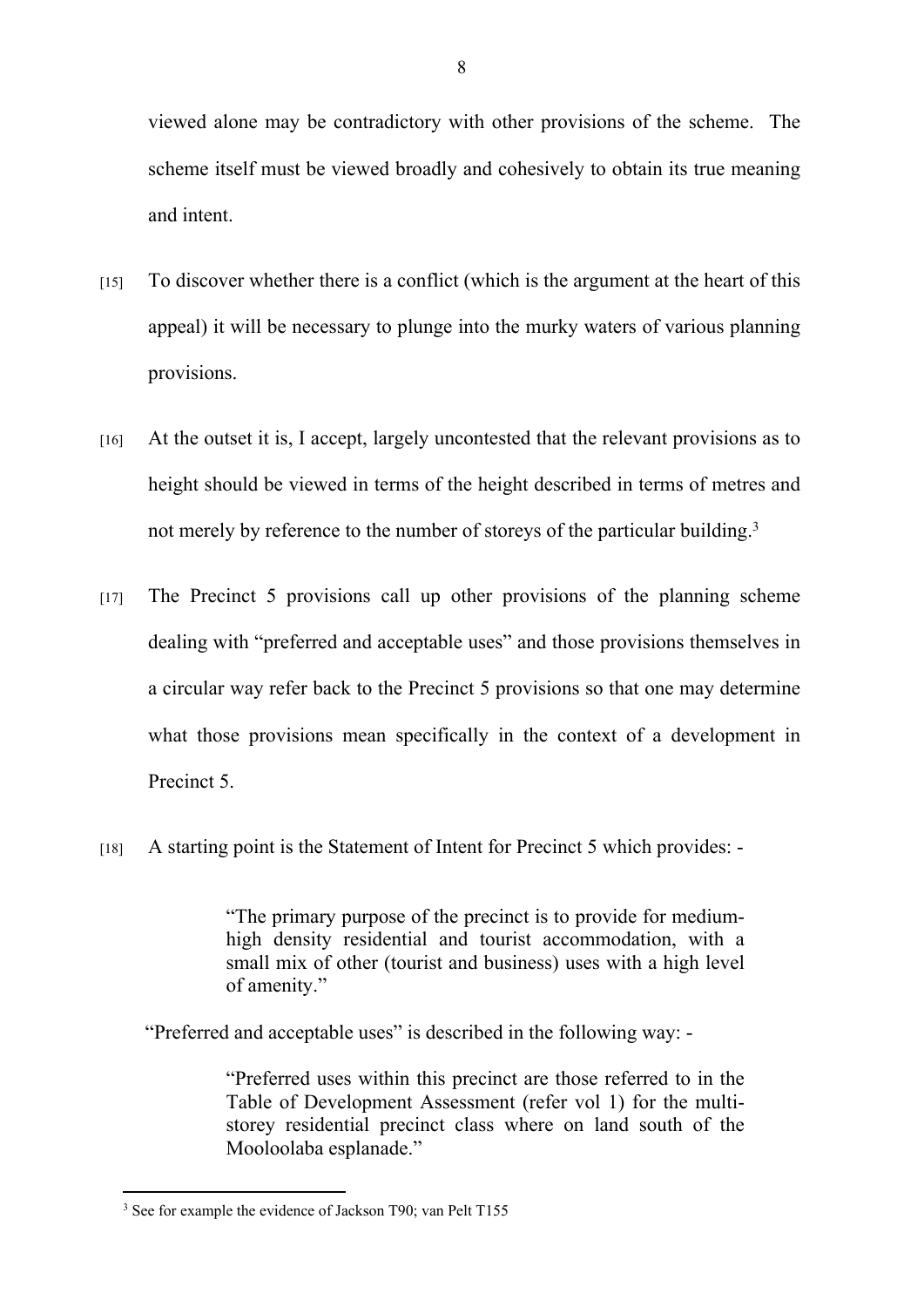There is no doubt that the subject land is on "land south of the Mooloolaba esplanade" i.e. the expression "land south of the Mooloolaba esplanade" appears to me to bear the same meaning throughout all Precinct 5 provisions.

- [19] The next step is to undertake an identification of the "preferred" uses in Precinct 5. The Table of Development assessment for Multi-storey buildings in the Residential Precinct Class in Volume One of the planning scheme promotes the notion of a "preferred use" for the subject site by reference to a development of units having a maximum building height of fifteen metres but not more than four storeys and containing twelve two bedroom units.
- [20] The Table attempts to identify and specify a range of *uses*, the commencement of which will be self assessable or code assessable development and which are "new uses" by reference to those provisions which are identified by Precinct 5 provisions as the "preferred uses" in the precinct. The next step to be taken is to return to Precinct 5 provisions disclosing that a "new use" is one which occurs as a result of development for the purpose of multiple dwelling units: -

"In premises having a height and dwelling factor of not more than the maximum provided for the particular precinct."<sup>4</sup>

- [21] Precinct 5 states the maximum building height as "4 storeys but not more than 15 metres".
- [22] There is no equivalent statement in terms of "maximum dwelling unit factor". However the preferred maximum density table by calculating site area of 1518

<sup>9</sup>

<sup>4</sup> Emphasis added.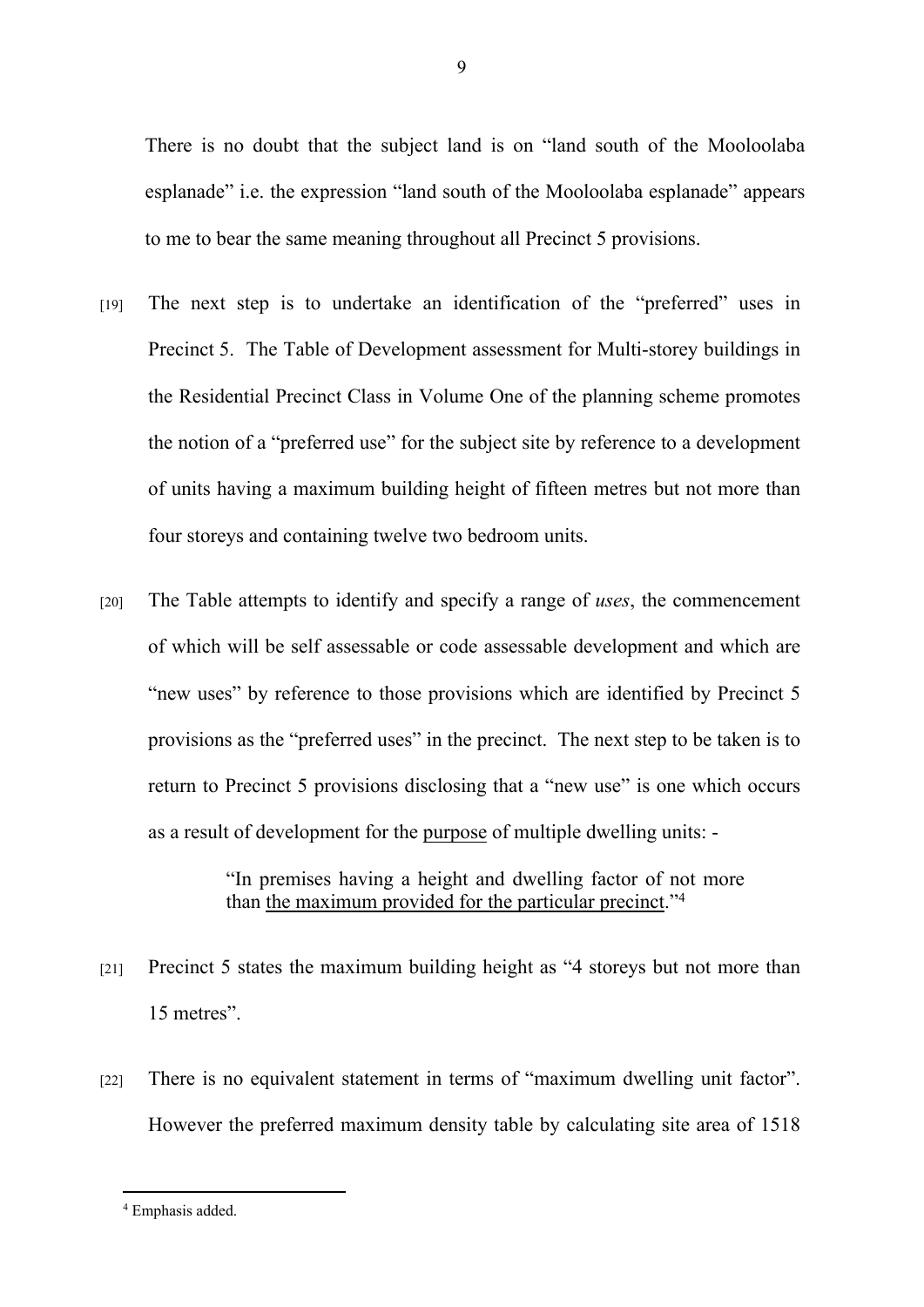square metres and dividing that by the prescribed figure of 127(which represents square metres of site area per unit development) produces approximately twelve two bedroom units<sup>5</sup>. This therefore sets the parameters for the development in terms of scale and density which is the "preferred" use in Precinct 5.

[23] One emerges from the depths of the planning provisions with a tolerably clear understanding of the scheme as it relates to this development to the effect: that the parameters described in table 4.5 (above) are the parameters which relate to impact assessable development. "Uses" described in the Table of Development assessment are "uses" and consistent with such uses which flow from the carrying out of self-assessable development.

## **The bonus provision**

[24] It is worthwhile repeating the phraseology which has been referred to by a number of witnesses as a 'bonus provision': -

> "Provided that Counsel may give favourable consideration to an application for impact assessable development in relation to an *integrated development* on a site south of the esplanade as follows, where the development has regard to the Precinct intent preferred and acceptable uses and landscape and built form of this precinct and does not exceed the maximum building height density and site cover in table 4.5."

Subject to what might be described as the outcomes of impact assessment, the Council may give favourable consideration to a development that is not part of the preferred and acceptable land uses if that is a development which is integrated development. Integrated is defined in the scheme as follows: -

<sup>5</sup> Appellants' calculation which I accept as correct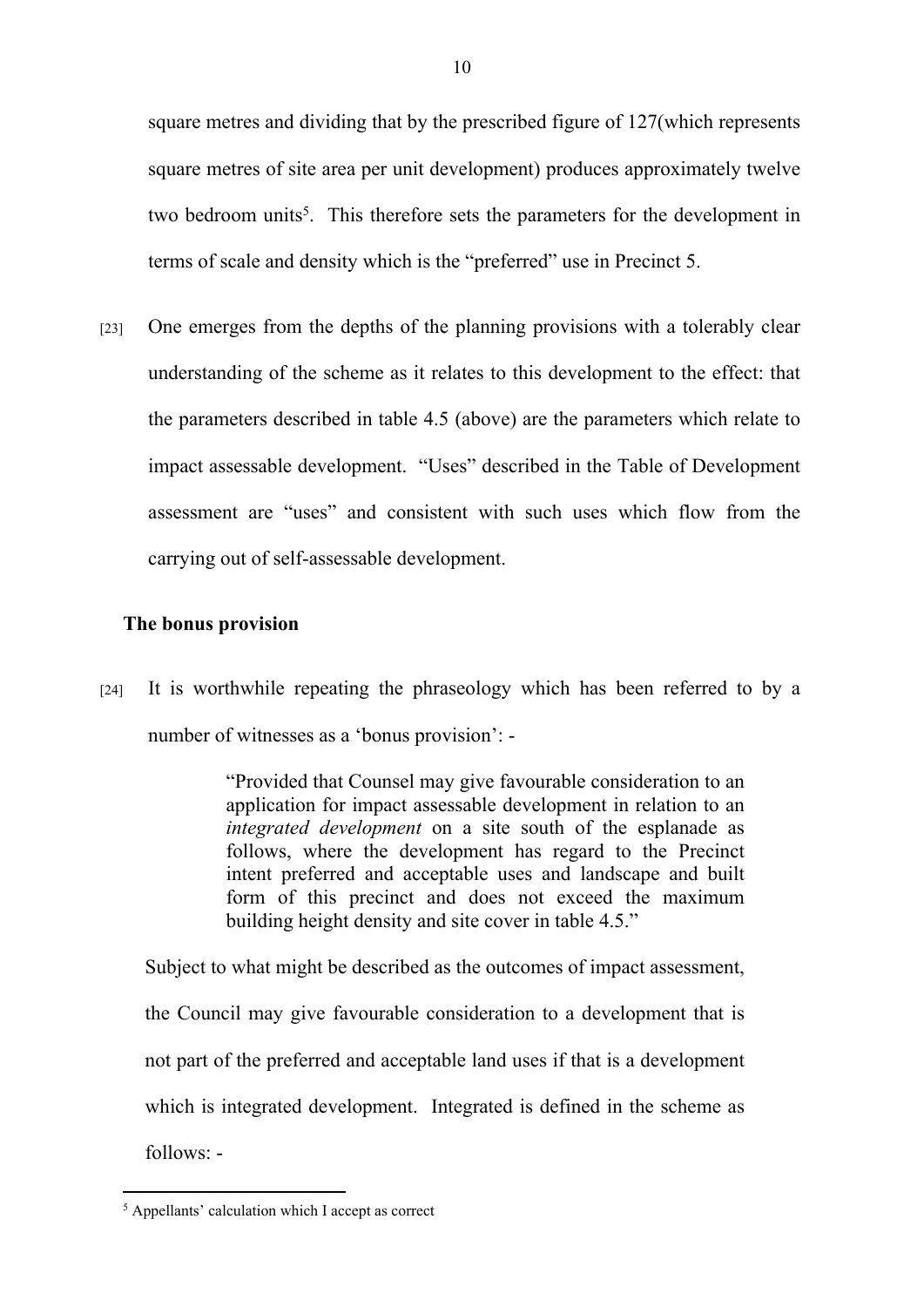"Integrated' where applied to the development of premises, means premises which combine different uses and/or buildings that are planned, designed and built (either at one time or staged) to incorporate common and/or related sighting, design and/or construction elements;"

- [25] The meaning to my mind is tolerably clear. An increase in height from that fundamentally contemplated as fifteen metres may be considered as an appropriate ingredient in a development if that development is "integrated" as it is defined in the scheme.<sup>6</sup>
- [26] The proposed development is therefore not a development which is a preferred or acceptable use within Precinct 5 nor a development which falls within the proviso of being an integrated development.
- [27] Considerable attention has been directed in submissions to the notion and effect of this "bonus provision" although I note that the Council has distanced itself from that particular expression.
- [28] The effect of the so-called "bonus provision" is that it provides for extra density of residential development up to 27.5% and the height restriction is increased to not more than 25 metres (although according to table 4.5 such height increase is restricted to maximum site cover of 25%). In this case the development with a height of not more than 25 metres would provide 40 units. The proviso however stipulates that these ingredients will come into play only in circumstances where the development is an integrated one. It appears to me that the "reward" for increased density and height is available only in circumstances where the

<sup>6</sup> MP 2000 Vol 1 p 14.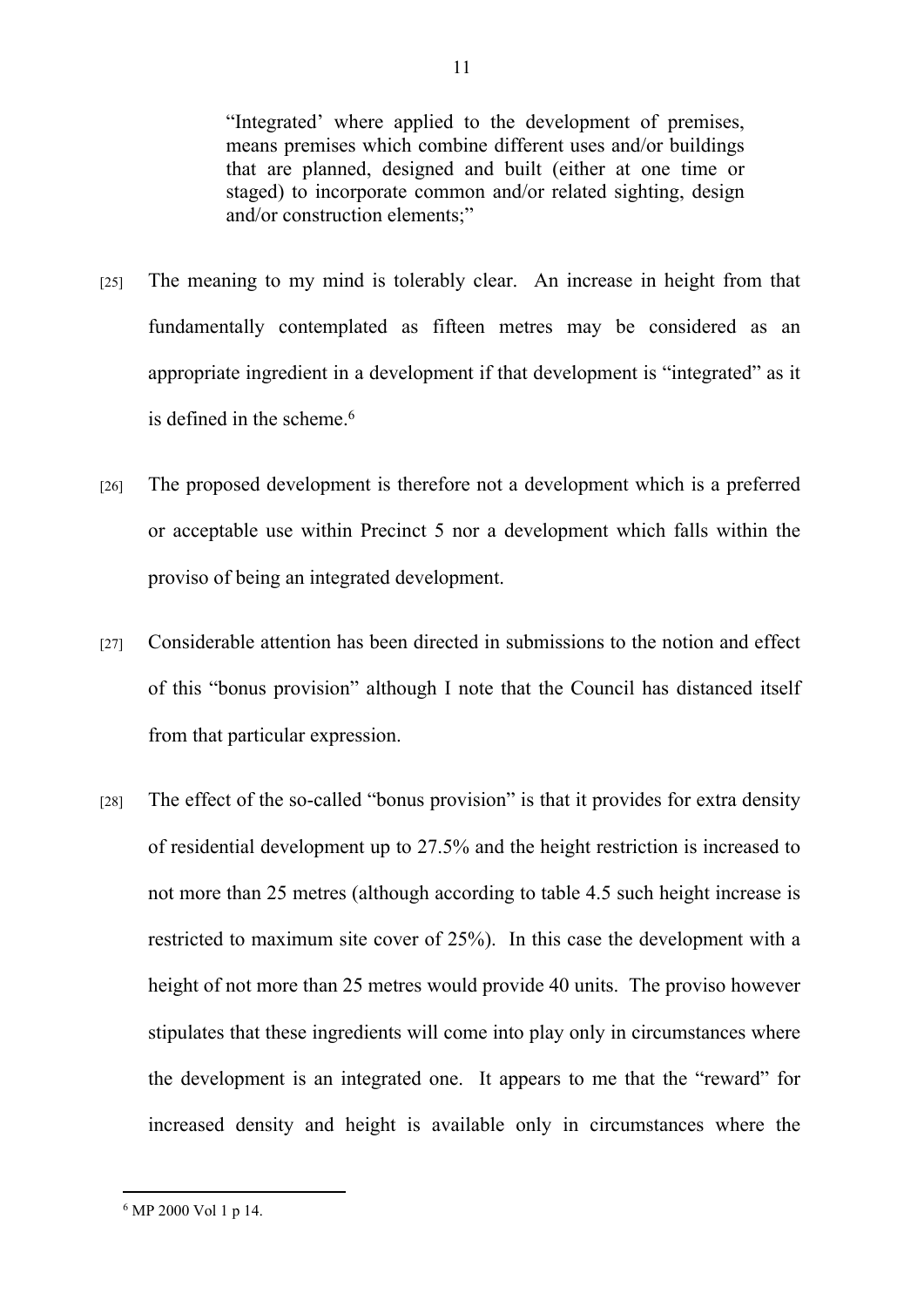development is integrated i.e. where there is some community benefit which balances the extra impact of both height and density.

## **Conclusion as to conflict**

- [29] Specifically in my view acceptable measure A2 in element 2 (site, size and density) refers to a density which equates to twelve two bedroom units and acceptable measure A1.1 in element 4 (building envelope) refers to a height of fifteen metres (but not more than four storeys). By reference to table 4 the matters set out therein are boundaries which regulate impact assessable development. Furthermore in Acceptable Measure A1.1 in element 4, the phrase "buildings have a height of not more than that stated are *preferred* for the relevant precinct" is used. Although the word 'preferred' is used, reading the scheme as a whole, an upper limit of fifteen metres (but not more than four storeys) for a development which is not integrated is stipulated.
- [30] The development is in my view in fundamental and substantial conflict with the planning provisions for Precinct 5. It is a development which will not lead to a preferred and acceptable use as contemplated by the plan. Furthermore the development is not an integrated one. The so-called "bonus" provision will be rendered meaningless if emphasis is not given to the stipulation that a height of 25 metres will be possible only if the development is an integrated one. The conflict is substantial. It is illogical to argue that the proposed development would have less impact then an integrated one in its particular situation in Douglas Street and should be approved in its non-integrated form. In fact there is evidence which I accept that there are some limited forms of integrated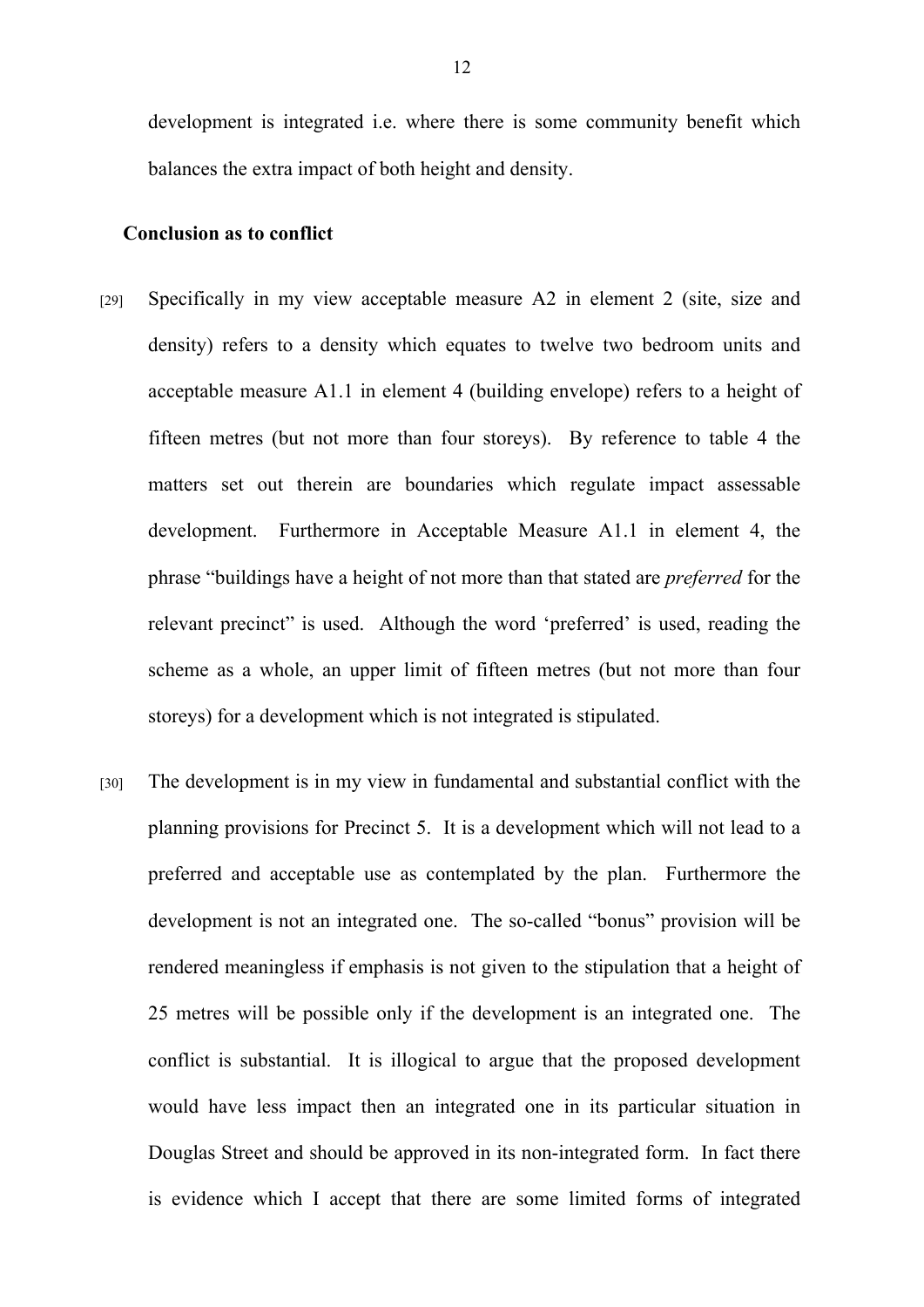development which would be appropriate for the particular development in its situation for example the provision of a small "fitness studio".<sup>7</sup>

## **A consideration of the issue of conflict**

- [31] The principles to be applied to the construction of planning schemes may be summarised as follows: -
	- (a) The scheme should be construed broadly rather than pedantically and with a sensible practical approach.
	- (b) The scheme should be construed as a whole.
	- (c) The scheme should be construed in a way that best achieves the apparent purpose and objects of the scheme. Planning schemes have the force of law but are not constructed with the precision of an Act of Parliament.
	- (d) A conflict of itself may not disentitle a particular proposal.
- [32] The appellants in this case allege substantial conflict with the planning scheme. If such a conflict exists it must be plainly identified<sup>8</sup> and further, regard must be had to the nature and extent of any conflict.<sup>9</sup>
- [33] The analytical process of determining and considering the question of conflict was discussed in *Stappen v Brisbane City Council<sup>10</sup>*: -

"The exercise involves discerning from the verbiage of the scheme the degree of importance it attaches to compliance with particular principles requirements or codes and then, analysis of the particular proposal within that regime.

<sup>7</sup> See evidence of KL Stephens T193

<sup>8</sup> See *Fitzgibbons Hotel Pty Ltd v Logan City Council* (1997) QPELR 208 at 212J.

<sup>&</sup>lt;sup>9</sup> Woolworths Limited v Maryborough City Council & Anor (2005) QCA 262 at para 25.

<sup>10</sup> (2005) QPEC 003 at para 31 per Wilson SC DCJ.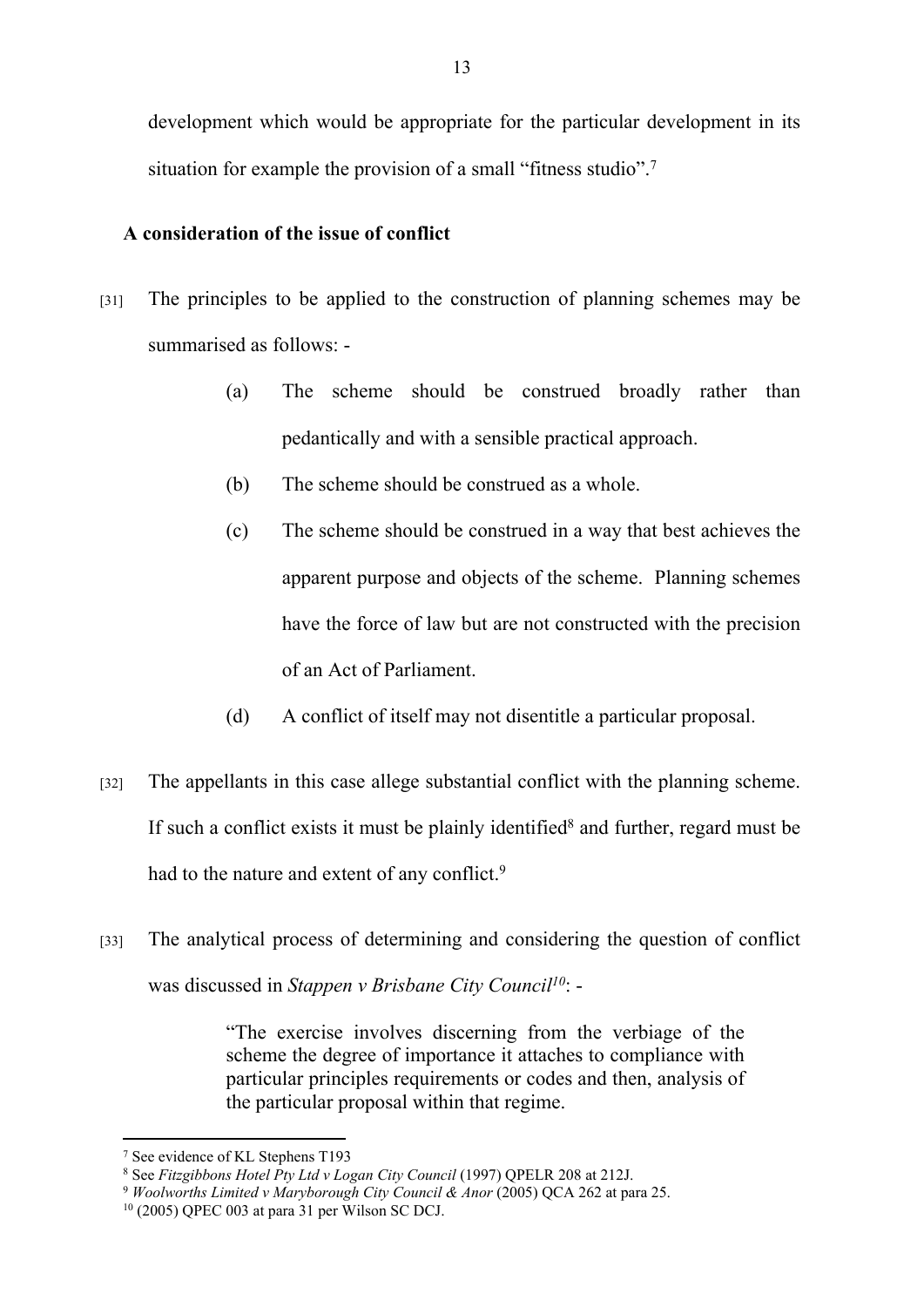This is another way of expressing the test proposed by Atkinson J in *Weightman* which requires an identification of the nature and extent of any conflict and if it arises an attempt to identify any planning grounds which might be relevant to it and finally whether those planning grounds outweigh the degree of conflict."

[34] To some extent that statement has been overtaken by an amendment to IPA in

March 2006. Section 3.5.14(2) of IPA now provides that: -

"In the circumstances an application must demonstrate sufficient *grounds."*

"Grounds" in relation to section 3.5.14 is defined in schedule 10 as follows: -

"1. Grounds means matters of public interest;

2. Grounds does not include the personal circumstances of an applicant, owner or interested party."

- [35] In my view the effect of this change has brought about a widening of the notion of what constitutes "grounds" and is no longer limited merely to "planning issues" but now has wider reference to the purpose and objects of IPA.<sup>11</sup>
- [36] Applying those principles to the operation of the scheme as I apprehend it, there is, I find, a conflict which is substantial between the proposed development and the operation of the planning scheme viewed as a whole. This conflict is a conflict in terms of the proposed height of the building (25 metres) and to a lesser extent the building site coverage (30%) although in my view the site cover issue may well, alone, not be regarded as substantial conflict.
- [37] The height of the building in my view, viewed independently, demonstrates a substantial conflict with the scheme.

<sup>11</sup> See ss 1.2.1,1.2.2 & 1.2.3 of IPA.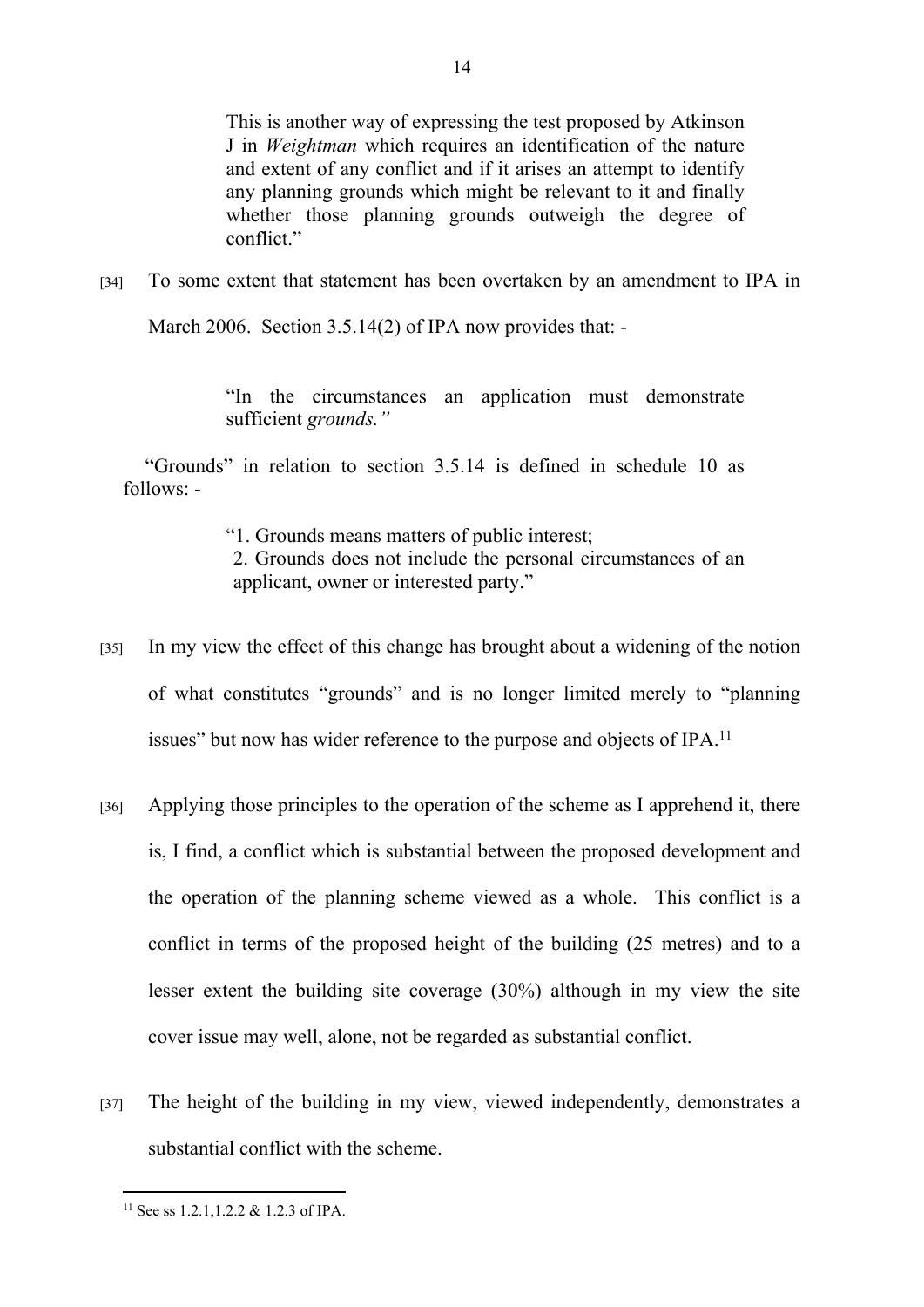#### **The development**

## **Traffic**

[38] On the evidence before me I do not regard traffic issues relating to the proposed development as having any potential to significantly impact on the amenity of the existing residential community.<sup>12</sup>

## **Site cover**

[39] Some controversy has attended the issue of site cover, the appellants relying upon the evidence of the witness Jackson and on calculations by reference to the definition of "site cover":

> "Site cover means the proportion of the site covered by buildings, fixed structures or outdoor storage areas but does not include unroofed car parking areas; where the area covered by buildings or other structures is measures to coincide with the outer limits of the building or structure that is above the level of the adjoining land." [MP  $2000^{13}$ ]

It is argued by the appellants that a site cover of fifty percent is a more accurate calculation by applying that definition to Jackson's evidence on the basis that the proportion of the site covered by buildings or fixed structures is substantially greater than the "building footprint" of the proposed tower itself. It is contended that a calculation by reference to the plans<sup>14</sup> reveals that additional site cover is a substantial proportion of the building footprint site cover giving that calculation of fifty percent by taking into account car parking areas that are said to be "above

<sup>&</sup>lt;sup>12</sup> For example the report of Burgess described potential traffic increase as "infinitesimally small" see exhibit 6 p 7.

 $13$  Vol 1 p 18.

 $14$  At p 39 of exhibit 3.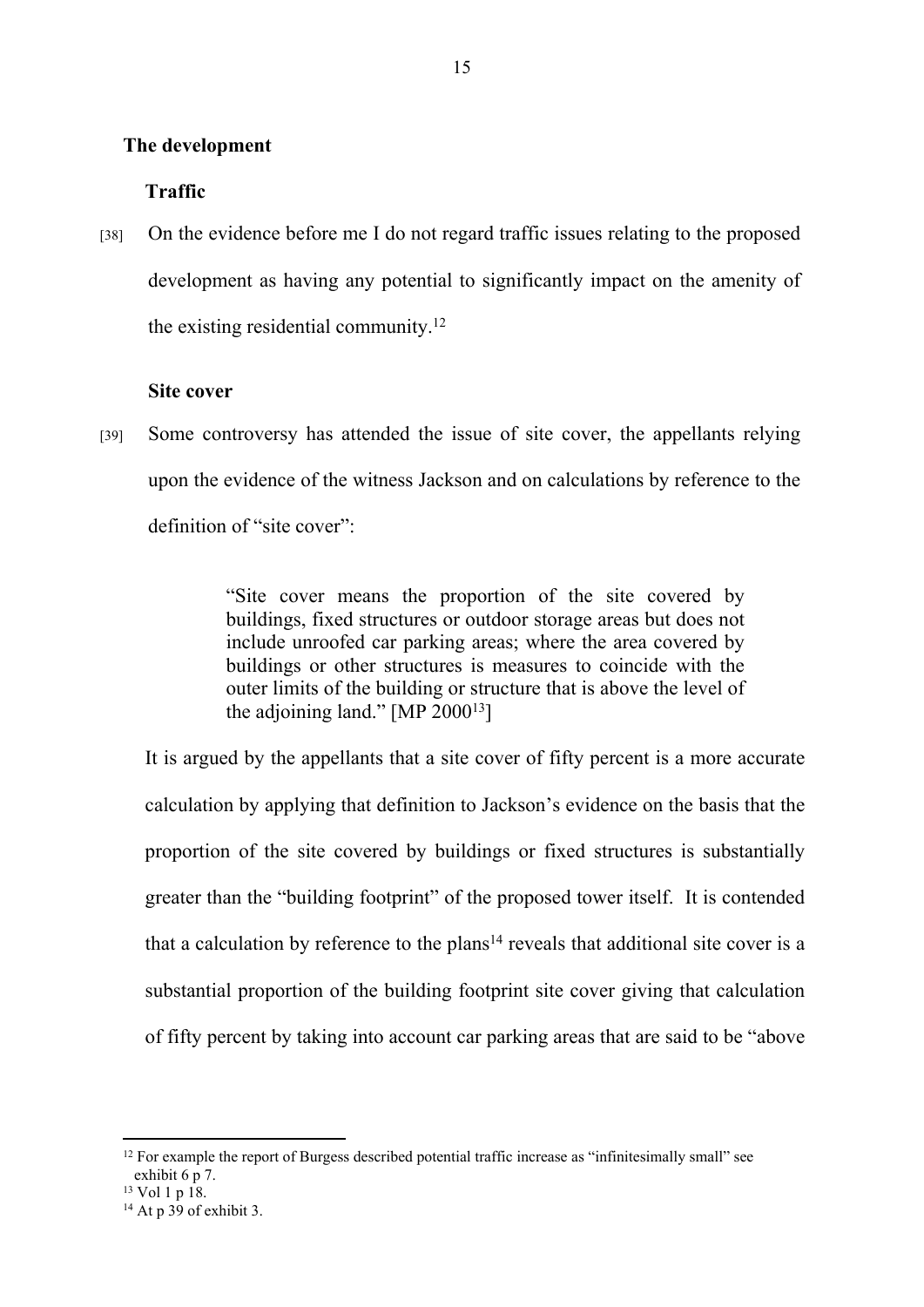the level of adjoining ground" and should therefore be regarded as part of the calculation which gives the figure of fifty percent.

- [40] This issue may be put to rest immediately. At pre-trial collaborations amongst the experts, it was agreed that the site cover was approximately thirty percent. This is not, as the appellants assert, an error which can later be corrected by reference to later evidence. The parties in the pre-trial procedures contemplated by the Act agreed that the site cover was approximately thirty percent. Such an agreement should be treated in the manner of pleadings and in my view should not be departed from. I therefore regard the evidence as limiting site cover to approximately thirty percent.
- [41] There are no other issues apart from those to which I have referred (and including landscaping issues) which can be said to give rise to conflict with the scheme.

### **Sufficient grounds**

[42] Although I have concluded that there is a substantial conflict with the scheme in terms of the height issue, the application may still be approved where it is demonstrated that there are sufficient grounds to justify approval despite that conflict. The co-respondent has identified "planning grounds" upon which it relies by letter dated 8 May 2007.<sup>15</sup> The Council has also identified grounds of reliance by letter dated 11 May 2007.<sup>16</sup>

<sup>15</sup> Exhibit 1 p 27-28.

 $16$  Exhibit  $1\AA$ .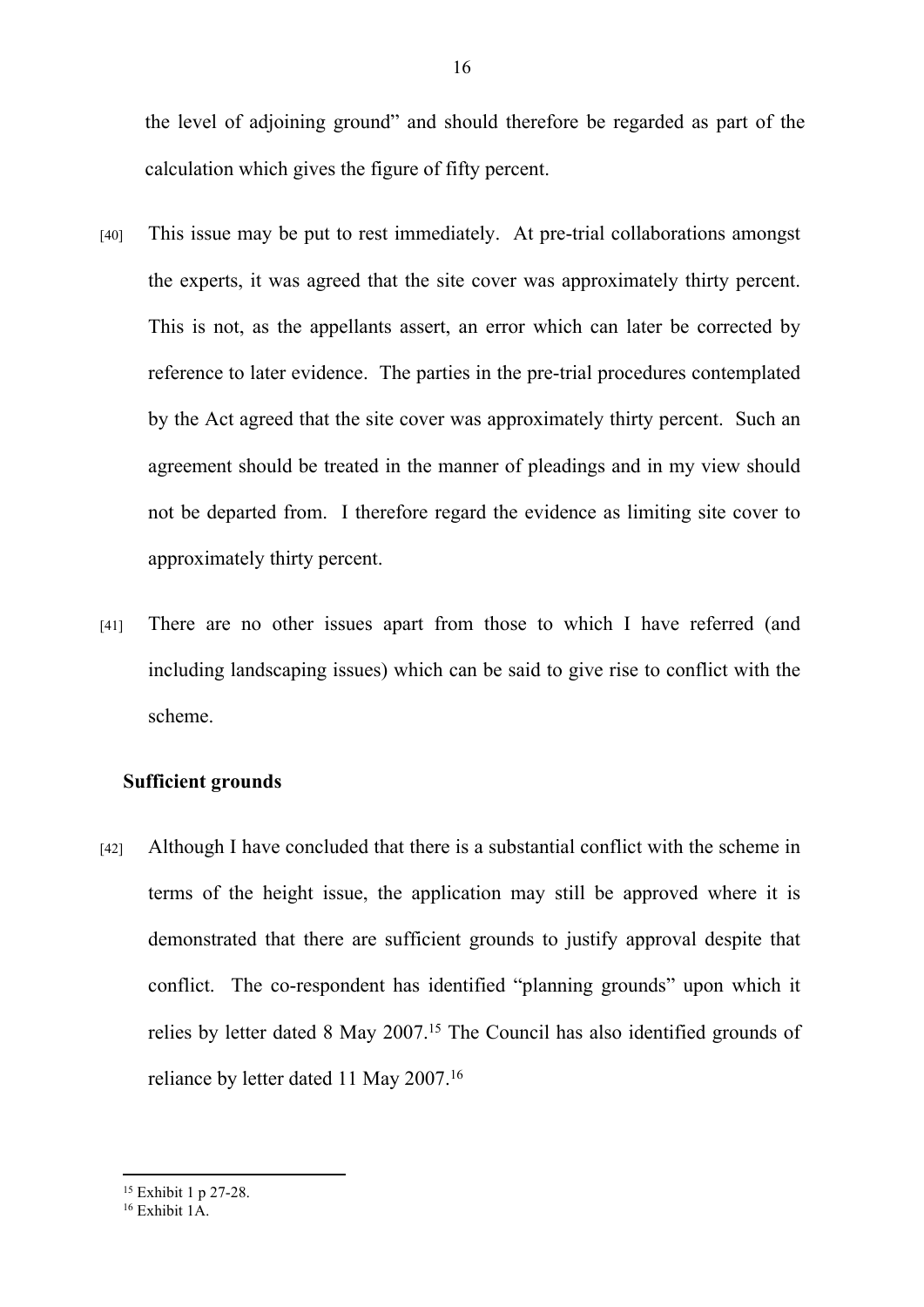- [43] Accordingly, not only must a conflict be identified but the court is required to consider the character and extent of that conflict.
- [44] I will set out in summary form the contentions of both parties for justification.
- [45] The co-respondent contends:
	- (i) the proposed development is an attractive modern building which is conveniently located to be public facilities and is designed to provide a high level of amenity for future occupants of the development;
	- (ii) the provisions of planning area number four Mooloolaba precinct five have been overtaken by events to the extent that those provisions of the scheme seek to regulate the high density height density and site cover of multi-storey development in the precinct but have now been overtaken by deliberate planning decisions of the Council to approve development which exceeds expressions of preferred development outcomes with respect to building height, density and site cover in particular the Council has approved the developments known as 'Oxygen' and 'Coco';
	- (iii) The proposed development is consistent with the emerging character of the area which departs from the planning intent of precinct five. The proposed development complies with detailed performance provisions of the planning scheme detailing building height, site cover and density.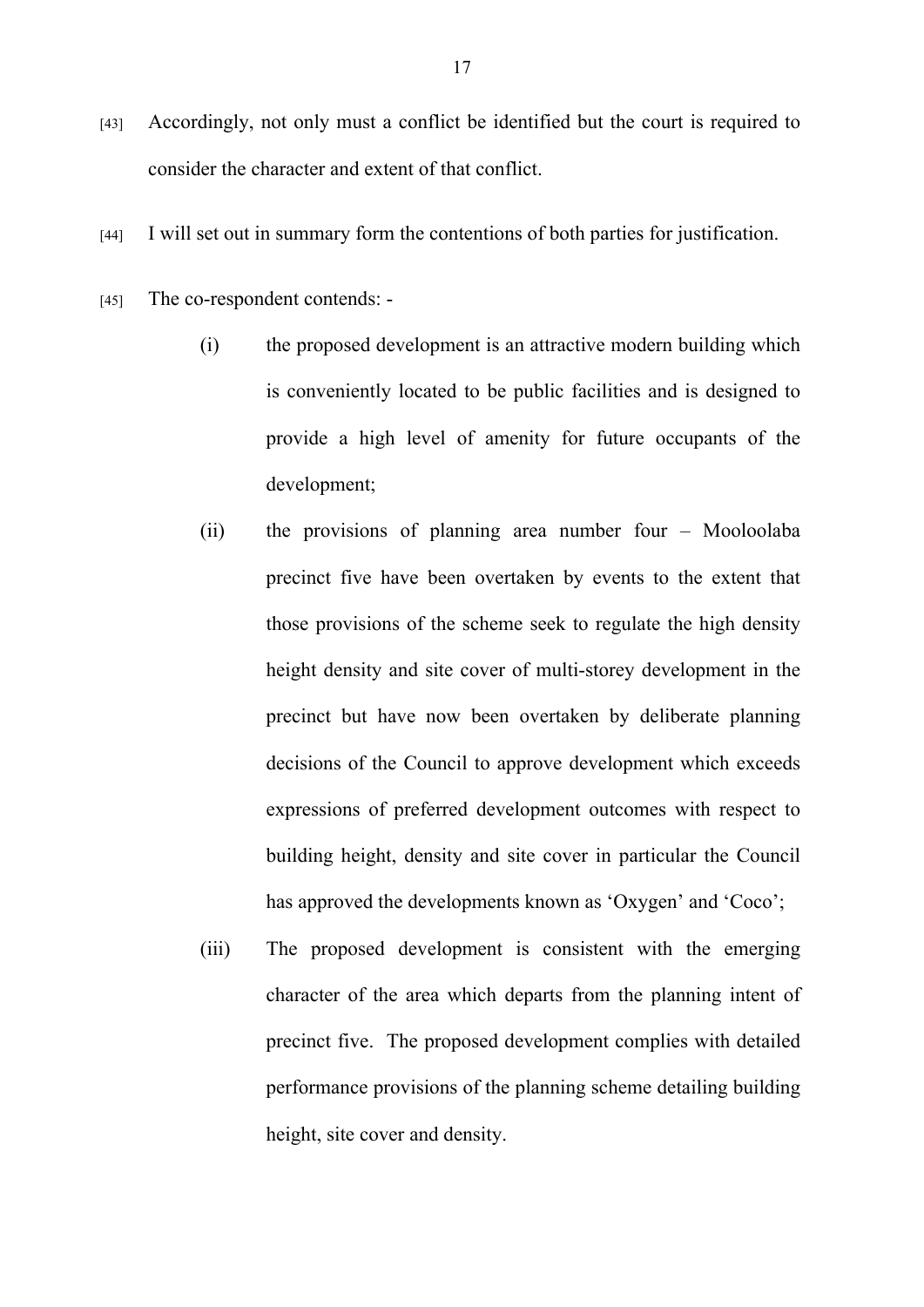The Council relies on the following grounds for justification: -

- (i) The proposal offers an attractive addition to the built form of the locality;
- (ii) The proposal contributes to achieving the planning intent of Mooloolaba being the major tourist node and this precinct providing for medium-high density residential and tourist accommodation;
- (iii) The proposal appropriately takes advantage of but does not exceed the maximum high density residential and tourist accommodation;
- (iv) The proposal appropriately takes advantage of but does not exceed the maximum height limit anticipated for this locality;
- (v) The additional intensity assists to achieve the state's planning intentions for infill developments to avoid urban sprawl;
- (vi) The increased number of storeys and residential density are products of this approach to the building height where the resultant building bulk is the same as if a lesser number of storeys were built to the same building height;
- (vii) Amenity impacts created by the proposal are unlikely to be any different to those of a fully compliant building; and
- (viii) The intended future character of the locality is for the public benefit determined by the planning scheme to include a differentiation and from one end of Douglas Street to the other.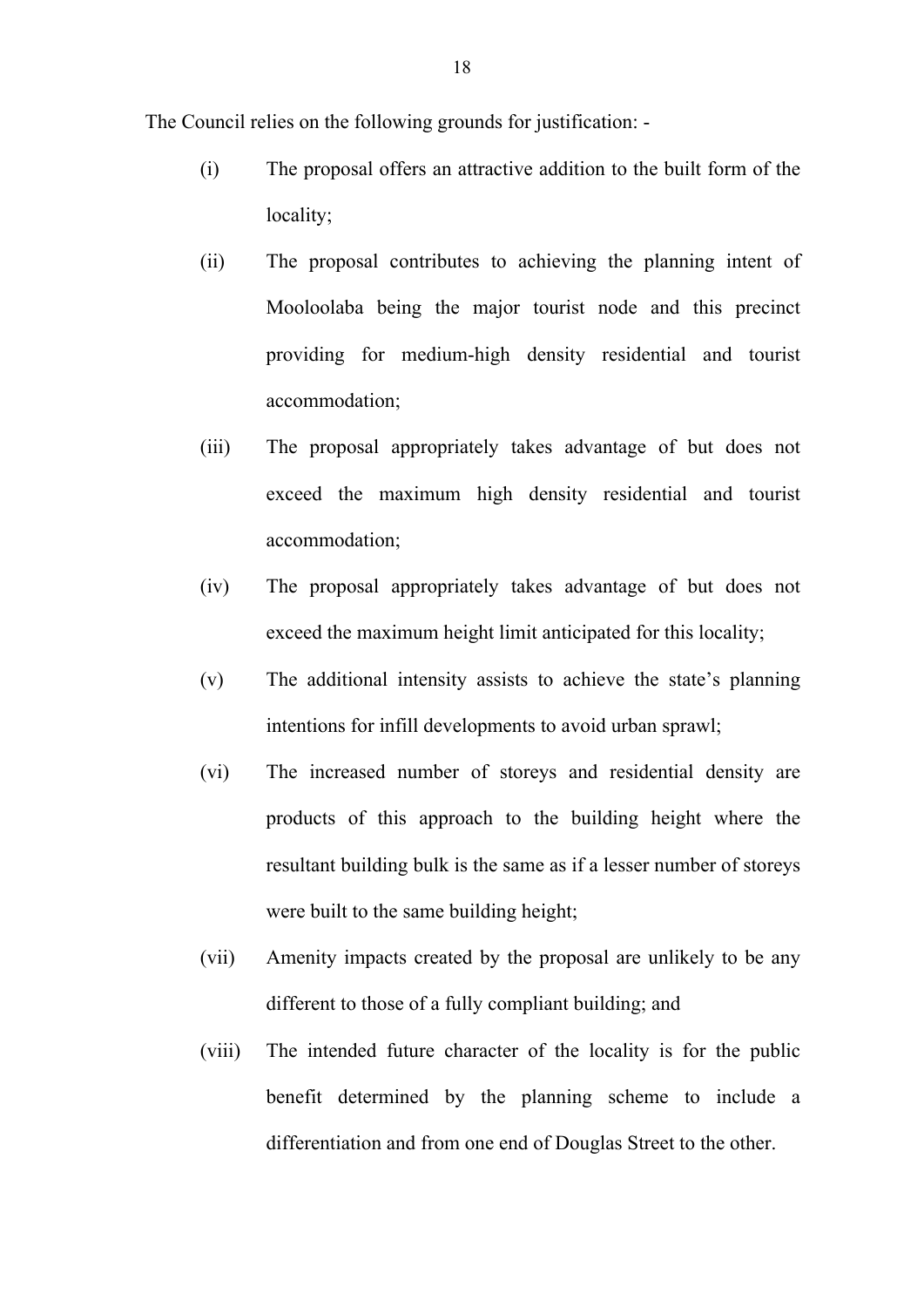- [46] The notion of "sufficient grounds" must include an assessment both of any relevant planning grounds together with a consideration of matters that confer a benefit on the public generally or at least on a relevant sector of the public.<sup>17</sup> On the other hand benefit or personal advantage to the developer or other interested part must be disregarded. There is no doubt that the building is an attractive, well articulated proposal.
- [47] In relation to the approvals for the buildings 'Coco' and 'Oxygen' the fact that the Council has made such decisions in the past is evidence only of the fact that such buildings exist and have been approved. Their presence may not be used as support for the proposal or considered as supportable by reference to the scheme as it existed when those decisions were made. There is no evidence to suggest that the approvals for those buildings were subject to the scrutiny of the appellants' process in this Court.
- [48] The planning scheme is relatively recent, having been made in 2000 and most recently amended in 2006. I am not satisfied that the mere assertion that two buildings 'Coco' and 'Oxygen' which exist in the precinct are sufficient evidence that the planning scheme has been overtaken by events. The argument in this regard proposed by the co-respondent and Council appears somewhat circular.
- [49] There is however nothing in the scheme to suggest that there must be any "gradation" between precincts.

<sup>&</sup>lt;sup>17</sup> The encyclopaedic Australian Legal Dictionary defines the term as "a concern common to the public at large or a large proportion of the public which may or may not involve the personal or proprietary rights of individual people."